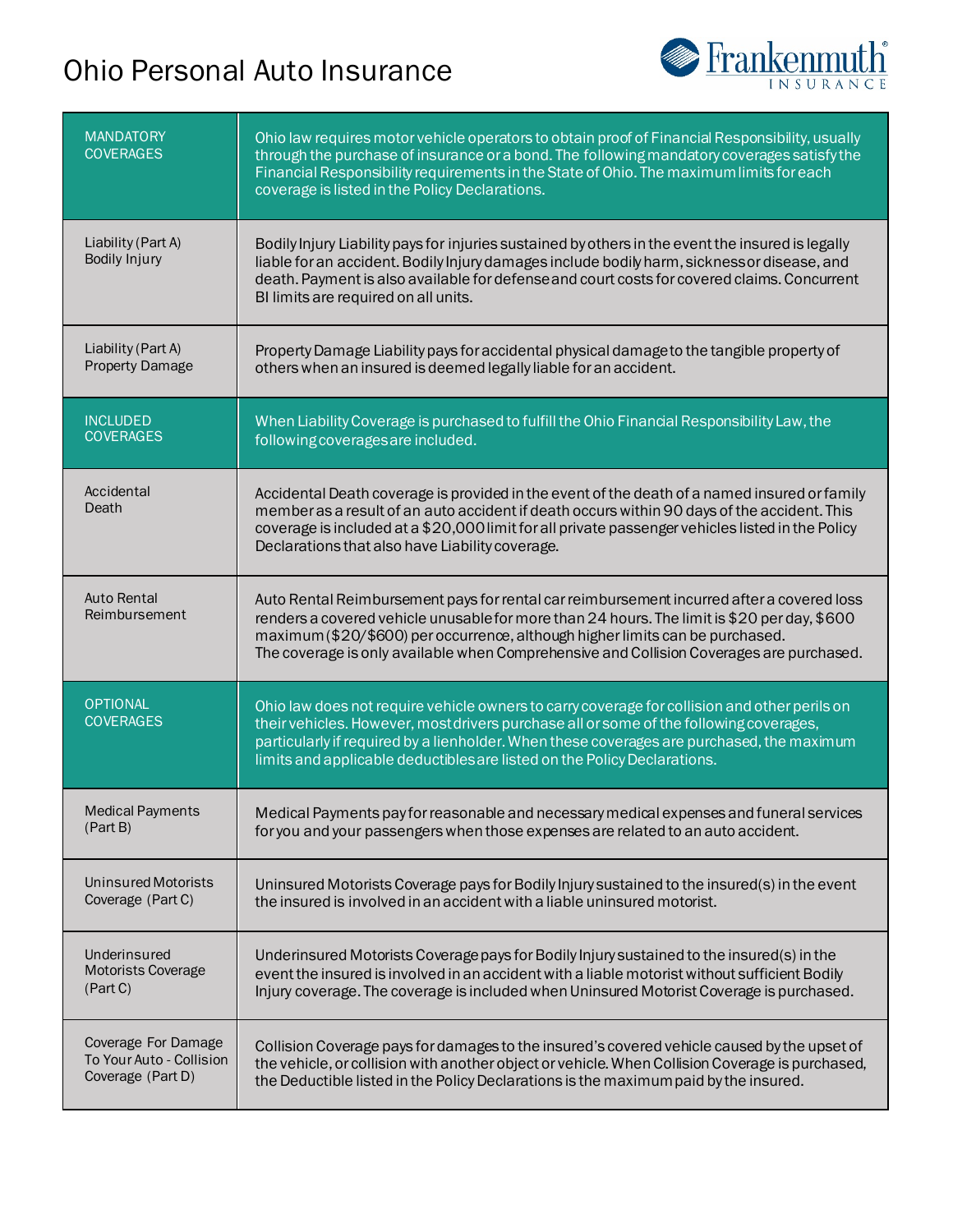## Ohio Personal Auto Insurance



| Coverage For<br>Damage<br>To Your Auto -<br>Comprehensive<br>Coverage (Part D) | Comprehensive Coverage pays for damages to the insured's covered vehicle caused by a<br>covered "other than collision" event. Examples include fire, wind, vandalism, theft or<br>impact with an animal. When Comprehensive Coverage is purchased, the Deductible listed<br>in the Policy Declarations is the maximum paid by the insured. The insured can choose to<br>include a Deductible waiver for glass repair and replacement.                                                                                                                                                                                                                                                                                                                                                                                                                                    |
|--------------------------------------------------------------------------------|--------------------------------------------------------------------------------------------------------------------------------------------------------------------------------------------------------------------------------------------------------------------------------------------------------------------------------------------------------------------------------------------------------------------------------------------------------------------------------------------------------------------------------------------------------------------------------------------------------------------------------------------------------------------------------------------------------------------------------------------------------------------------------------------------------------------------------------------------------------------------|
| <b>OPTIONAL</b><br><b>ENDORSEMENTS</b>                                         | The following Endorsements may be purchased to enhance the coverages offered to the<br>insured.                                                                                                                                                                                                                                                                                                                                                                                                                                                                                                                                                                                                                                                                                                                                                                          |
| Auto Coverage Plus                                                             | Auto Coverage Plus includes several coverage enhancements for one premium charge.<br>The following coverages are included: Collision Deductible Waiver, Personal Property<br>Coverage, New Vehicle Replacement Cost Coverage, Electronic Equipment and Accessories<br>Coverage, Lodging Coverage, Air Bag Replacement Coverage, Locksmith Coverage, Pet<br>Coverage, and Re-Key Coverage. The limit for each coverage is listed in the Endorsement.                                                                                                                                                                                                                                                                                                                                                                                                                      |
| <b>Extended Non-Owned</b>                                                      | Extended Non-Owned Liability is offered when a vehicle is furnished by an employer for the regular<br>use by the individual named in the Policy Declarations, and the employer provides no protection for<br>the named insured on a direct primary basis for Bodily Injury and Property Damage Liability.                                                                                                                                                                                                                                                                                                                                                                                                                                                                                                                                                                |
| Named Non-Owned                                                                | Named Non-Owned Liability is offered for an insured that does not own an automobile but has<br>a need for coverage for the operation of non-owned automobiles.                                                                                                                                                                                                                                                                                                                                                                                                                                                                                                                                                                                                                                                                                                           |
| Loan/Lease Gap                                                                 | Loan/Lease Gap Coverage is offered to provide coverage for the difference, or gap, between<br>the value of the loan or lease and the actual cash value of a covered vehicle. It can be<br>purchased only if Collision and Comprehensive Coverages are purchased for this vehicle.<br>Loan/Lease Gap applies only in the event of the unexpected end of a loan or lease agreement<br>due to the total loss of the covered vehicle. The greater of the following is covered:<br>The unpaid amount due to the lease or loan of the covered auto; or<br>$\bullet$<br>The actual cash value of the auto.<br>$\bullet$<br>This endorsement is only available on the loan or lease of a new automobile. A new auto<br>under this endorsement means an automobile that has not been previously titled by the state.                                                              |
| <b>Excess Electronic</b><br>Equipment                                          | Excess Electronic Equipment is included in the policy for Factory Installed Excess Electronic<br>Equipment when Comprehensive and Collision Coverages are purchased. Non-Factory<br>Installed Excess Electronic Equipment coverage is provided in the policy but is limited to<br>\$1,000. Excess Electronic Equipment in excess of \$1,000 must be purchased for increased<br>coverage. The type of equipment that may be covered includes (but is not limited to): radios<br>and stereos, tape decks, CD systems, navigation systems, internet access systems, personal<br>computers, video entertainment systems, telephones, televisions, two-way mobile radios,<br>scanners, and citizens band radios. With the purchase of this endorsement, coverage is also<br>included for loss to tapes, disks, and other media if in the covered vehicle at the time of loss. |
| Roadside Assistance<br>& Towing Coverage                                       | Roadside Assistance and Towing Coverage provides towing coverage as well as assistance at<br>the scene for items such as: tire changes, emergency fluid delivery, dead battery jumpstarts,<br>lockout service, minor mechanical aid and concierge services. A "qualified repair facility"<br>must be contacted, otherwise, reimbursement is limited up to \$75 for private passenger<br>autos or \$150 for miscellaneous vehicles such as a Motorhome. The coverage is only<br>available when Comprehensive and Collision coverage are purchased.                                                                                                                                                                                                                                                                                                                        |